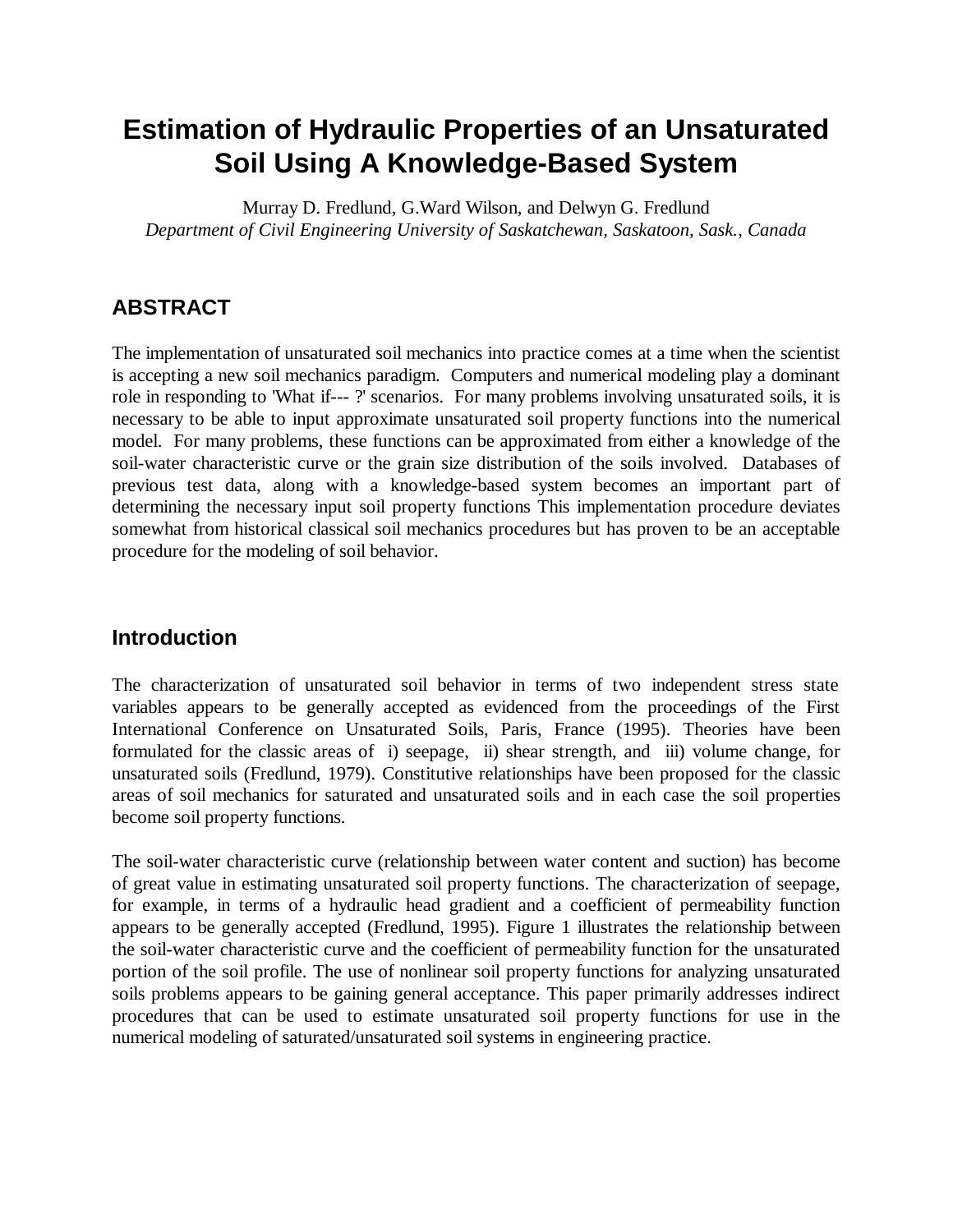

**Figure 1 Visualization of the relationship between the coefficient of permeability function and the soil-water characteristic curve.**

#### **Properties of the Soil-Water Characteristic Curve**

The behavior of unsaturated soils (i.e., unsaturated soil property functions) are strongly related to the pore size geometry and the pore size distribution. The soil-water characteristic curve becomes a dominant relationship for understanding unsaturated soil behavior. The soil-water characteristic curve defines the degree of saturation corresponding to a particular suction in the soil and becomes a measure of the pore size distribution of the soil. Figure 2 shows the general features of the desorption and adsorption branches of a soil-water characteristic curve. An equation proposed by Fredlund and Xing (1994) to empirically best-fit the soil-water characteristic curve is as follows:

$$
\theta_{w} = C(u_{a} - u_{w}) \frac{\theta_{s}}{\left\{\ln\left[e + \left(\left(u_{a} - u_{w}\right)/a_{f}\right)^{n_{f}}\right]\right\}^{m_{f}}}
$$
\n[1]

where:  $\theta_w$  = volumetric water content,  $\theta_s$  = volumetric water content at saturation, e = 2.718……, ( $u_a - u_w$ ) = soil suction,  $a_f$  = soil parameter approximating the air entry of the soil,  $n_f$  $=$  soil parameter related to the rate of desaturation,  $m_f =$  soil parameter related to residual water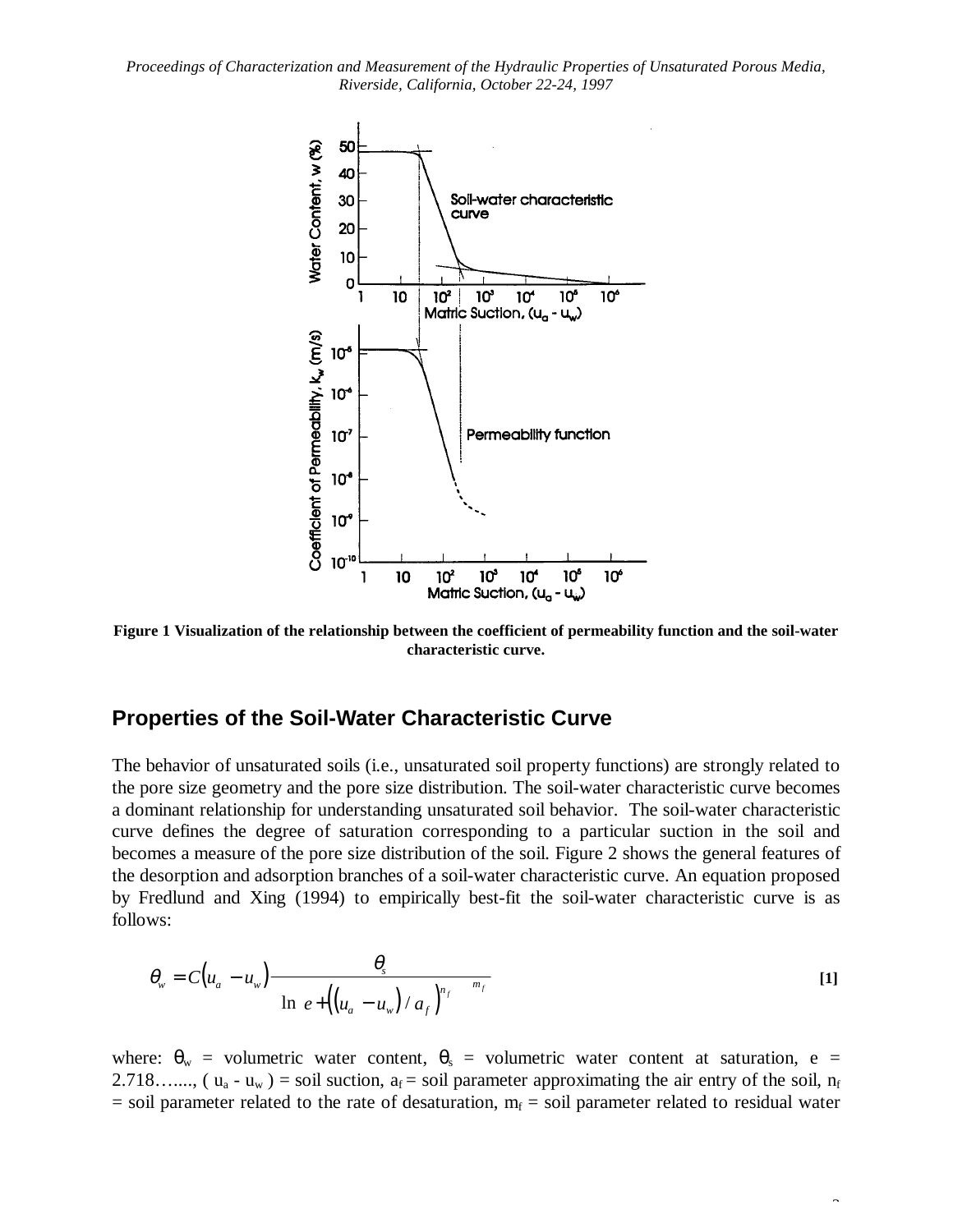content conditions,  $C(u_{a} - u_{w}) =$  correction factor to ensure that the function goes through 1,000,000 kPa of suction at zero water content.

The soil-water characteristic curve can be used to compute approximate soil property functions for unsaturated soils. Examples are the coefficient of permeability function, the coefficient of water volume change function and the shear strength function (Fredlund, 1995). While it is relatively easy to measure the soil-water characteristic curve in the laboratory, it is still quite costly and the test has not found its way into most conventional soils laboratories. For this reason, an examination should be made of the possibility of using grain size distribution classification test data for the prediction of the soil-water characteristic curve.



**Figure 2 Definition of variables associated with the soil-water characteristic curve.**

### **Approaches to Obtain Unsaturated Soil Property Functions**

Several approaches can be taken towards the determination of unsaturated soil property functions (Fig. 3). The term, **unsaturated soil property functions,** refers to such relationships as: 1.) coefficient of permeability versus soil suction, 2.) water storage variable versus soil suction, and 3.) shear strength versus soil suction. Laboratory tests can be used as a direct measure of the required unsaturated soil property. For example, a (modified) direct shear test can be used to measure the relationship between matric suction and shear strength. These tests can be costly and the necessary equipment may not be available. Therefore, it may be sufficient to revert to an indirect laboratory test involving the measurement of the soil-water characteristic curve for the soil. The soil-water characteristic curve can then be used in conjunction with the saturated shear strength properties of the soil, to predict the relationship between shear strength and matric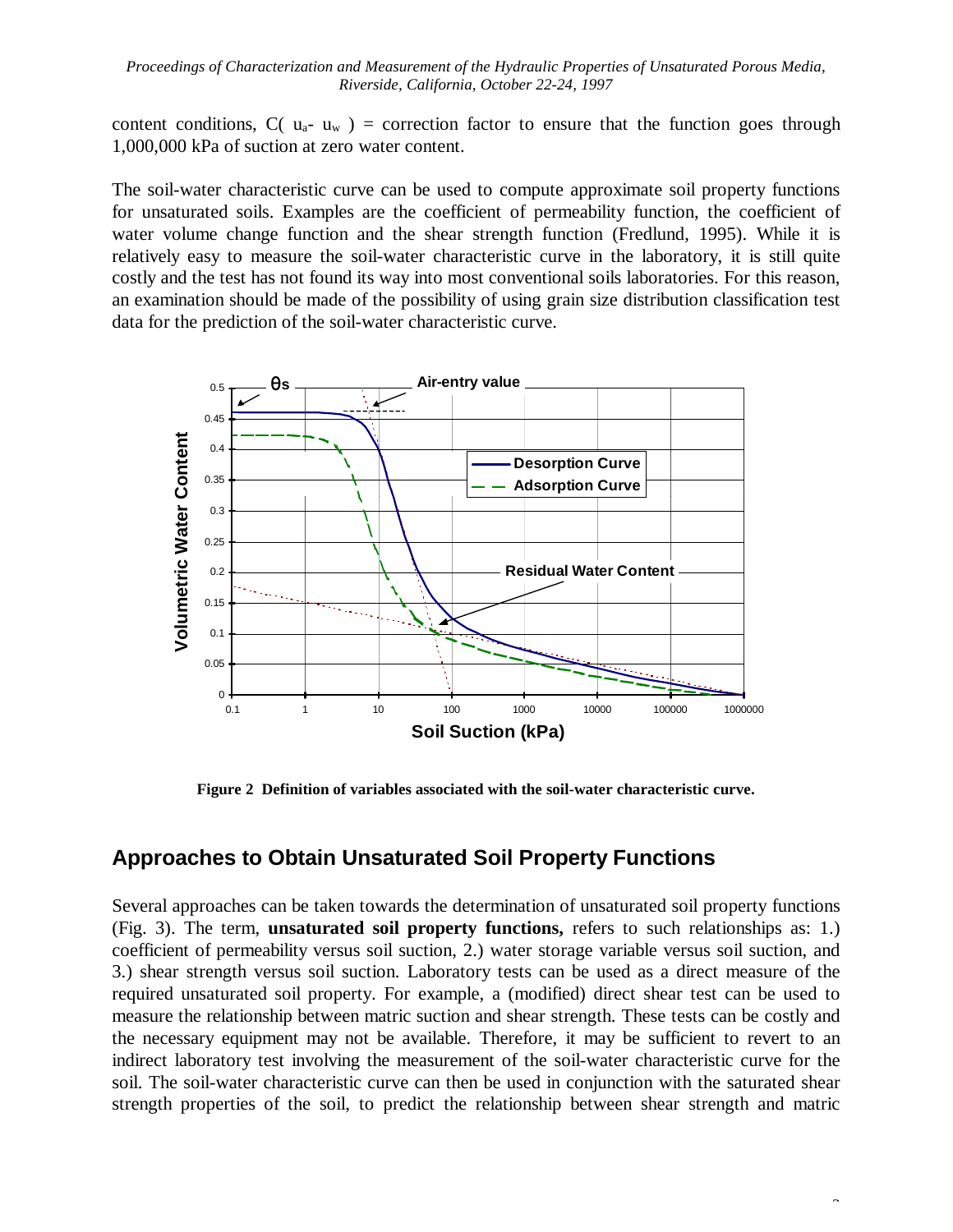suction. Some accuracy will likely be lost in reverting to this approach; however, the trade-off between accuracy and cost may be acceptable for many engineering projects.

Figure 3 also shows the possibility of using a classification test for the prediction of the desired unsaturated soil property function. A classification test such as a grain size analysis is used to estimate the soil-water characteristic curve which in turn is used to determine the unsaturated soil property function. A theoretical curve could be fitted through the data from a grain size analysis (Fig. 4). The theoretical grain size curve is then used for predicting the soil-water characteristic curve. A comparison of the predicted soil-water characteristic curve with experimental data is shown in Fig. 5. While there may be a further reduction in the accuracy of the predicted unsaturated soil property function, the engineer must assess whether or not the approximated soil function is satisfactory for the analyses which must be performed.



**Figure 3 Approaches that can be used in the laboratory to determine the unsaturated soil properties.**

 $\ddot{\phantom{a}}$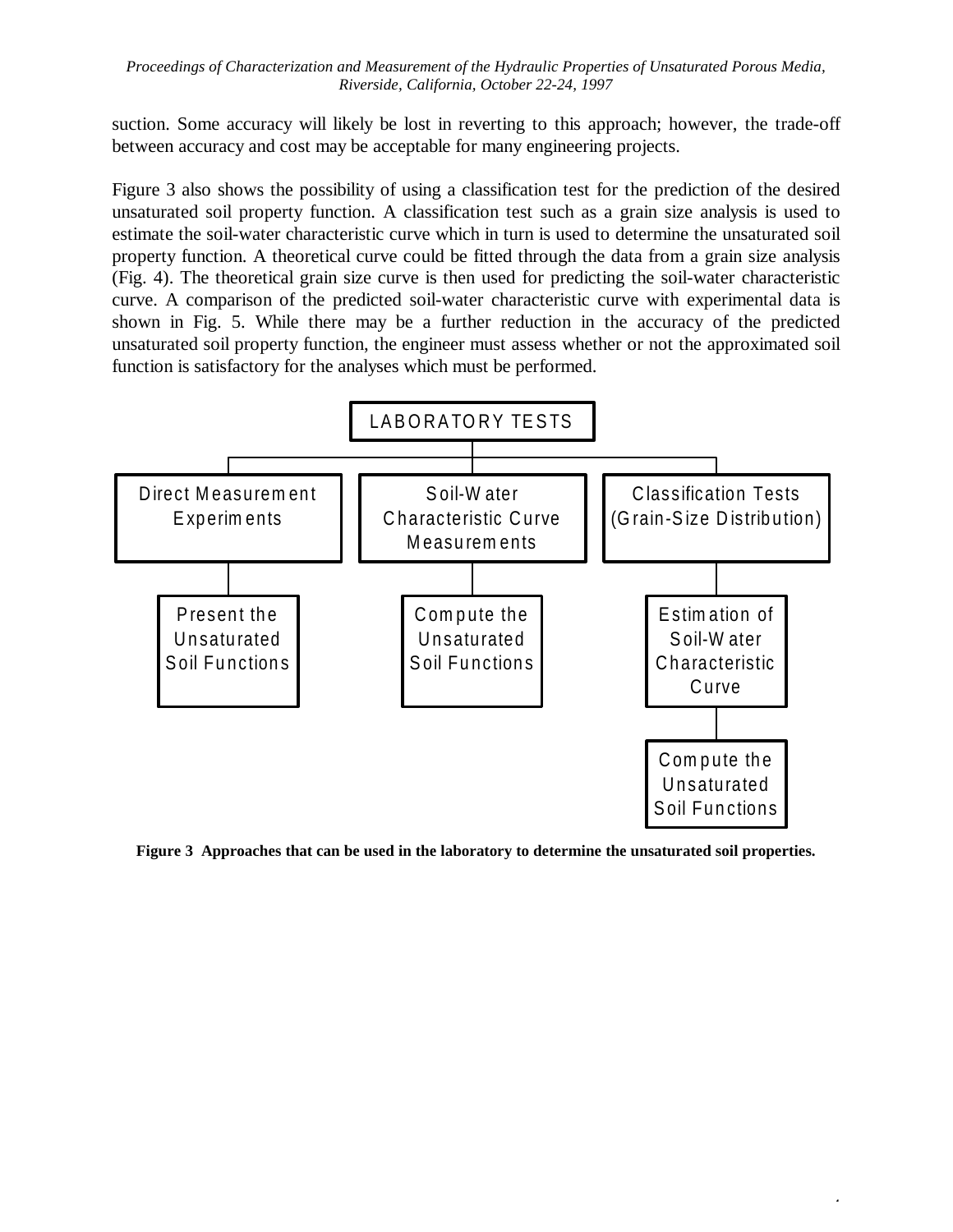

**Figure 4 Grain-size distribution curve fit for a Silty Clay (#10838).**



**Figure 5 Comparison between experimental and predicted soil-water characteristic curves for Silty Clay (#10838).**

 $\overline{a}$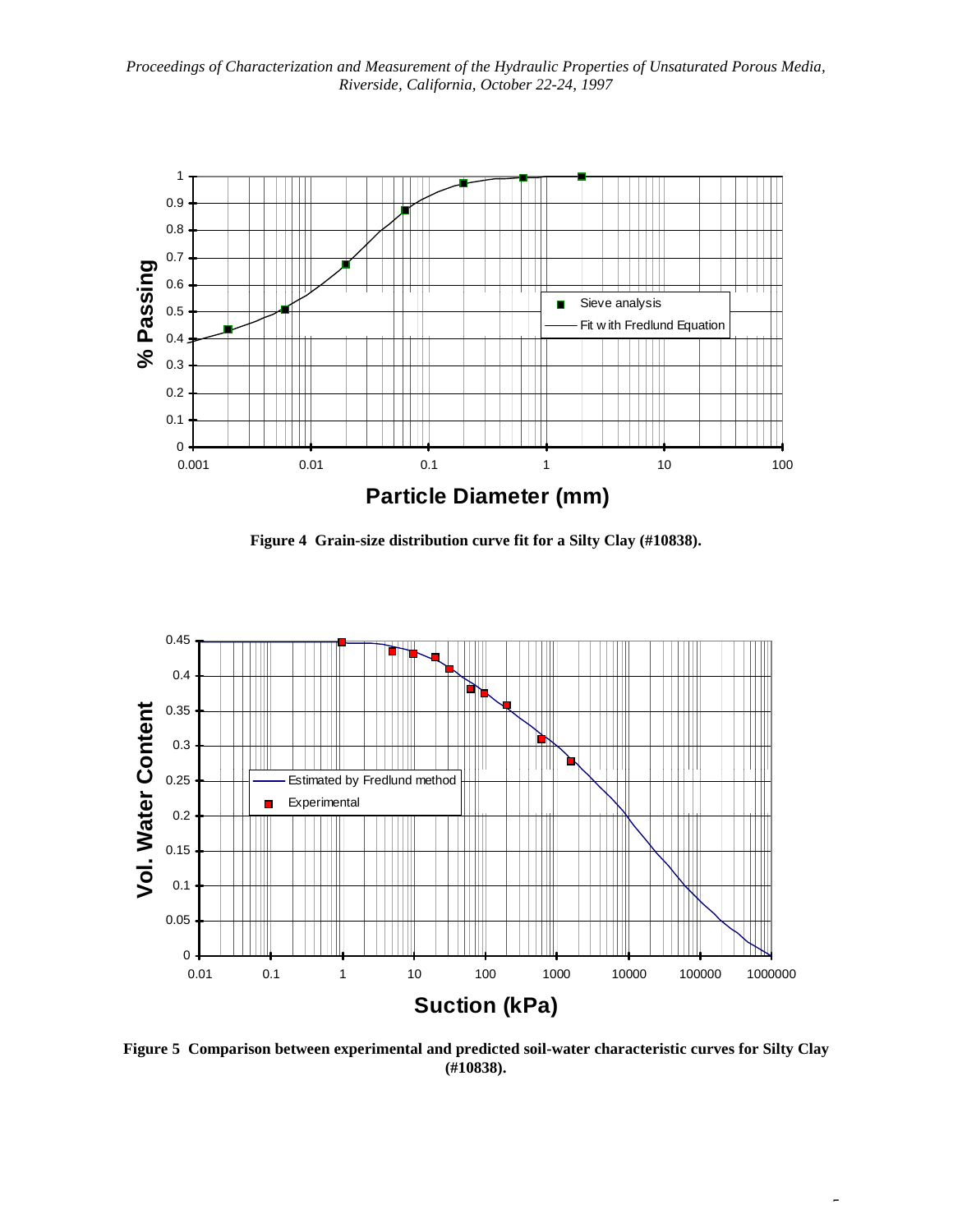Figure 6 illustrates how one of several approaches can be used to determine the unsaturated soil property functions when using the classification and/or soil-water characteristic curve in conjunction with a knowledge-based system, to compute the unsaturated soil property functions. Plausible procedures can best be viewed within the context of a database of soil-water characteristic curve information and a knowledge-based system. Ongoing use is made of data accumulated from other laboratory studies. The first suggested procedure involves matching measured soil-water characteristic curves with soil-water characteristic curves already in the database. The measured soil-water characteristic curves can be either used to compute unsaturated soil property functions or can be used to select unsaturated soil property functions already in the database.

The second suggested procedure involves matching measured classification properties (i.e., grain size curves) with classification properties already in the database. Once one or more similar soils have been found, corresponding soil-water characteristic curves can be retrieved from the database. These soil-water characteristic curves data can be used to compute suitable unsaturated soil property functions or existing unsaturated soil property functions can be retrieved from the database.



**Figure 6 Approaches that can be used to determine the unsaturated soil property functions when using classification tests and a data base.**

The third suggested procedure involves working directly with the measured grain size curve. There may also be some value in comparing the grain size curve to grain size curves in the database. Soil-water characteristic curves can then be computed and compared to soil-water characteristic curves in the database. A decision must be made regarding a reasonable soil-water characteristic curve and then the unsaturated soil property functions can be computed. Each of the above suggested procedures becomes increasingly less precise.

6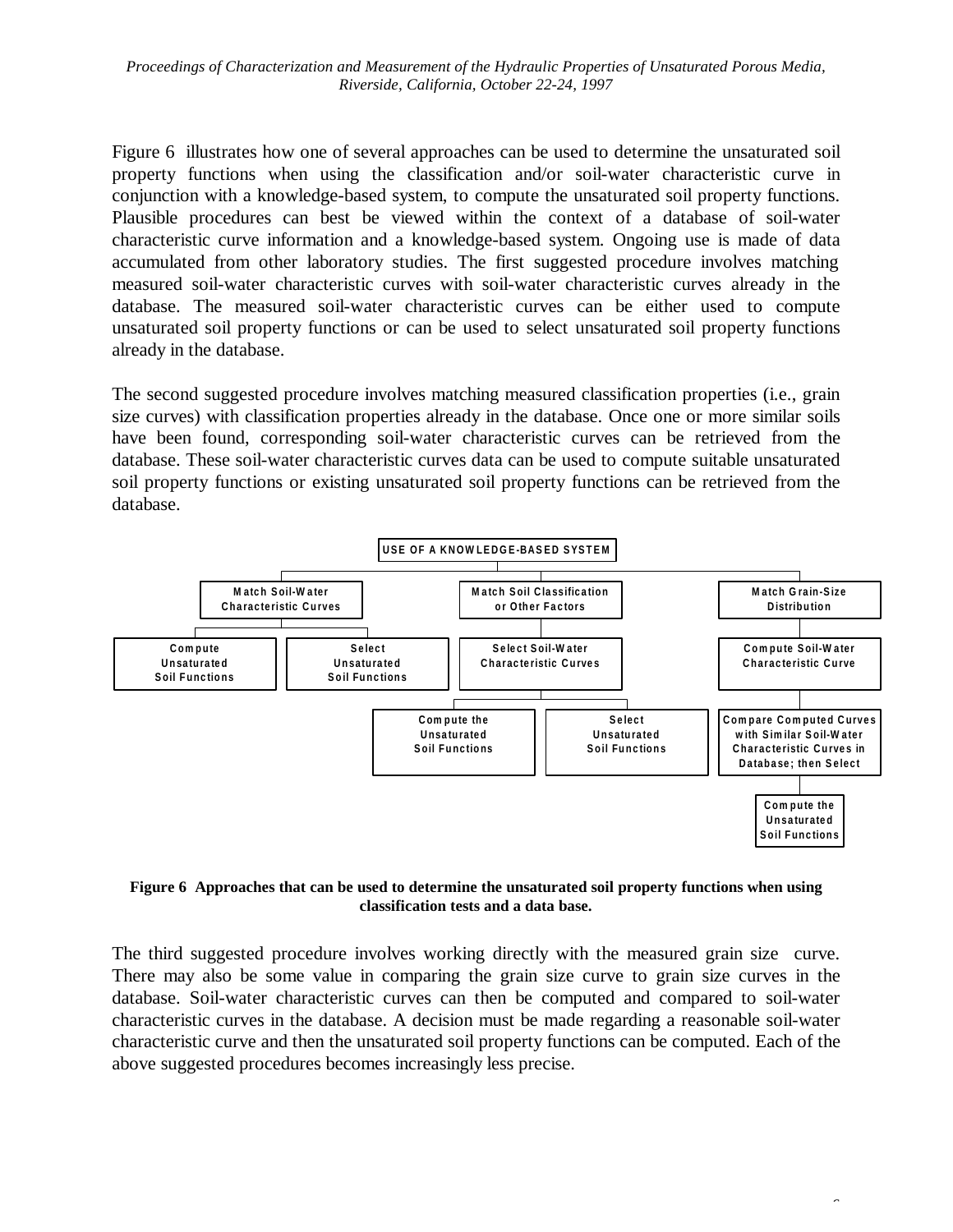The advantages to this approach are numerous. Firstly, an estimate of the unsaturated behavior of a certain soil is quickly available. Unsaturated soil mechanics has often been avoided due to complexity. The SoilVision system alleviates this complexity. Secondly, the cost of estimation of soil behavior is greatly reduced. Testing of unsaturated soil property functions can cost thousands of dollars. SoilVision provides estimates without the high cost of experimental testing. Thirdly, SoilVision makes the estimation of behavior of unsaturated soils easy so that inexperienced professionals can work in this difficult area.

### **Example - Environmental Application**

An example application of this technology is the modeling of water seepage through mine tailings. A mine site in Papua, New Guinea is presented in this example. A eroded drainage ditch through mining tailings over a clay layer forms the problem (Figure 7). Two types of analysis are required; steady state and transient state. A simulated rainfall of 5.3 meters per year is simulated in the steady state analysis. A high rainfall is chosen to simulate the wet climate found in Papua New Guinea. The purpose of the steady state analysis is to determine the location of the water table. The water content of the shoulders of the drainage ditch under steady state is unknown. Finite element seepage analysis will be performed to determine the water content throughout the drainage ditch under steady state conditions.



A drought is simulated in the transient analysis to analyze how long it would take to fully desaturate the tailings. The results from the steady state analysis will be used as a starting point for the transient analysis. An evaporation rate of 1.0 meter per year is placed as a flux on top of the tailings. The information given is the volume-mass properties and grain-size distributions for both the mining tailings and the underlying clay layer. From the given information it is necessary to estimate a soil-water characteristic curve and hydraulic conductivity curve for both the clay and the mining tailings in order to perform an adequate seepage analysis.

Volume-mass properties of void ratio  $= 0.80$ , saturation  $= 98\%$ , and specific gravity  $= 2.66$  were given for the mine tailings. A grain-size distribution as shown in Figure 8 was also given for the mine tailings. The clay underlying the mine tailings had given volume-mass properties dry density  $= 1430 \text{ kg/m}^3$  saturation  $= 100\%$ , and specific gravity  $= 2.65$ . A grain-size distribution was also given for the underlying clay and can be seen in Figure 9. The mentioned information formed the basis for the required analysis.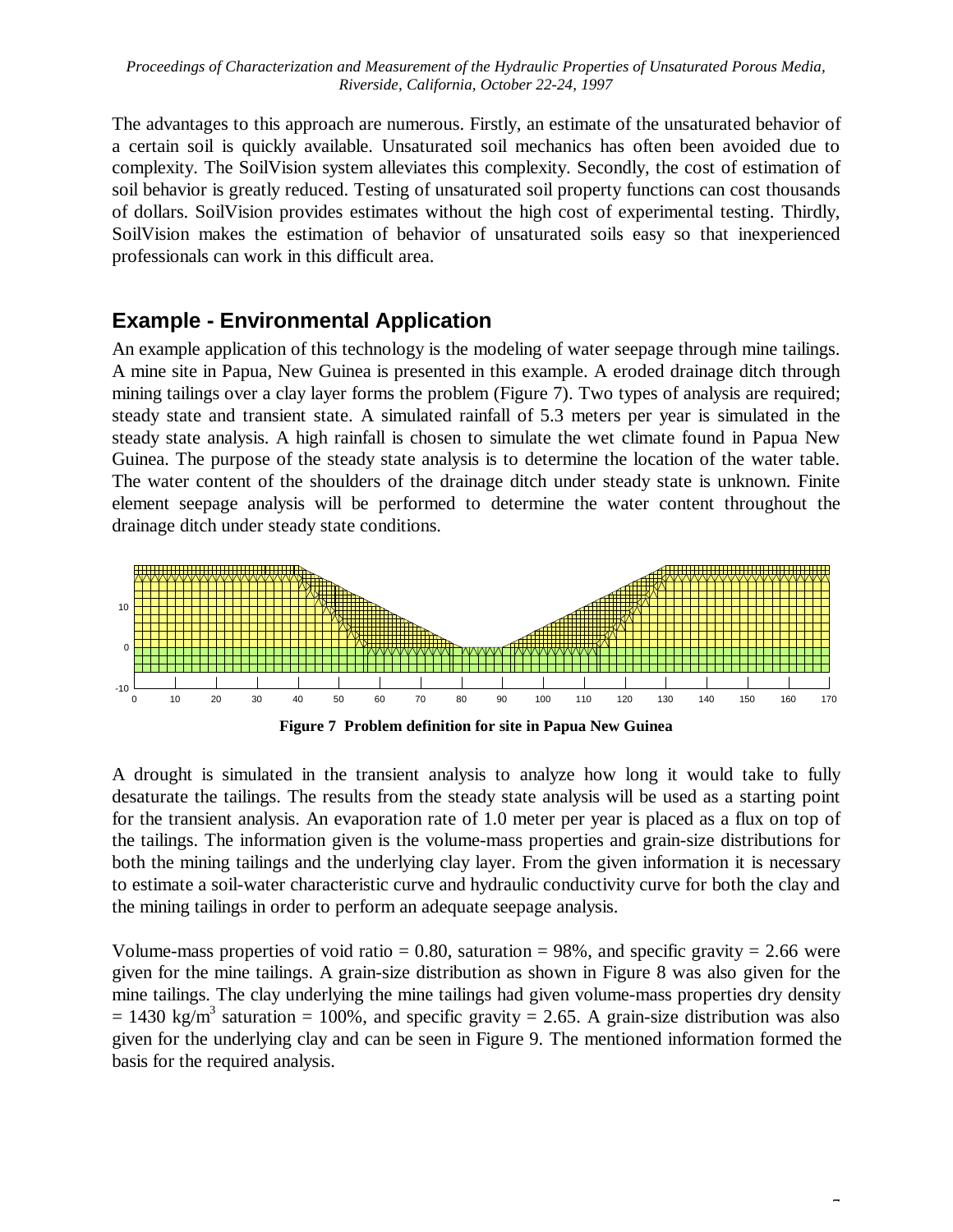

**Figure 8 Given grain-size distribution for the mine tailings #11505**



**Figure 9 Given grain-size distribution for underlying clay #11638**

 $\overline{a}$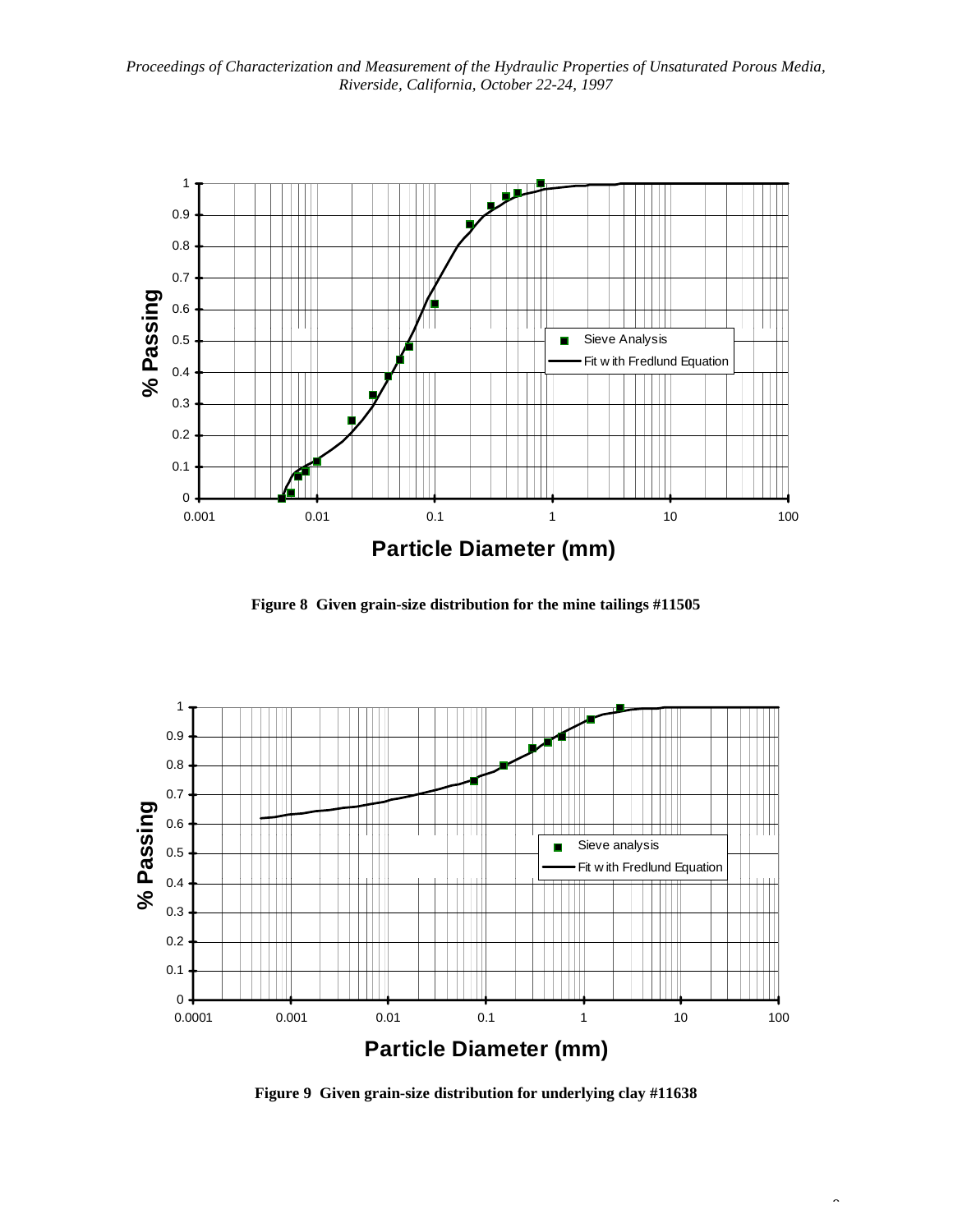The first task at hand is to input the given information into SoilVision. This is accomplished by inputting information on page one of the main soils form, page two of the main soil form, and the geography page of the soil form. The soil texture is left blank because that will be determined by the grain-size distribution. Page one of the main soil information form can be seen in Figure 10. Secondly, the grain-size information must be input. A short description of the grain-size distribution and then the points on the distribution must be entered. The experimental points are then fit with an equation. The final fit can then be evaluated by graphing the function.

|    | <b>E</b> SoilVision - Soils                                                                 | 16                                                                                                                                                                                                                                                          | Classification<br>$\blacksquare$<br>Graph Manager | Property Graph<br>Manager                 |  |
|----|---------------------------------------------------------------------------------------------|-------------------------------------------------------------------------------------------------------------------------------------------------------------------------------------------------------------------------------------------------------------|---------------------------------------------------|-------------------------------------------|--|
| .₽ | Project_ID: PM6762                                                                          | $\vert \bullet \vert$                                                                                                                                                                                                                                       | Soil_Counter:                                     | 11505                                     |  |
|    | Texture:                                                                                    | Sandy Loam                                                                                                                                                                                                                                                  | 르                                                 | <b>USCS</b><br><< Classify<br><b>USDA</b> |  |
|    | <b>Soil Group:</b>                                                                          | 하봐                                                                                                                                                                                                                                                          |                                                   | 30-Sep-96<br><b>Date Entered:</b>         |  |
|    | <b>Texture Modifier:</b>                                                                    | Mineralogy:<br>$\vert \cdot \vert$                                                                                                                                                                                                                          |                                                   |                                           |  |
|    | Structure grade:                                                                            | ₫                                                                                                                                                                                                                                                           | <b>Mineral:</b>                                   | Percentage of Mineral:<br>0.00%           |  |
|    | Structure size:                                                                             | 비                                                                                                                                                                                                                                                           |                                                   |                                           |  |
|    | <b>Structure type:</b>                                                                      | 븨                                                                                                                                                                                                                                                           |                                                   |                                           |  |
|    | Soil Name: Tailings                                                                         |                                                                                                                                                                                                                                                             | KKI Record: 1                                     | NЫ<br>of 1                                |  |
|    |                                                                                             | Soil Description: Silt extracted from low grainsize curve on band<br>$\left  \mathrm{This} \right $ contains the grainsize of the low silt of of the finer grainsize curves on fig. <code>B-5406</code> $\left  \right $<br><b>Notes:</b><br>$\blacksquare$ |                                                   |                                           |  |
|    |                                                                                             |                                                                                                                                                                                                                                                             |                                                   |                                           |  |
|    | 3<br>Murray Fredlund<br>Contact:<br>Rating:<br>$\blacksquare$<br>KI Record: 5199<br>of 5339 |                                                                                                                                                                                                                                                             |                                                   |                                           |  |

**Figure 10 Sample input form for soils information**

The next step is to classify the soil. Classification is necessary for SoilVisions Rule Base to properly extract similar soils from the database. Classification can be automatically accomplished by pressing the *classify* button on the main soils page in SoilVision. Classification by the USDA method classifies the mining tailings as a sand.

The soil-water characteristic curve must now be predicted. The most accurate way of estimating the soil-water characteristic curve is by the algorithm provided within SoilVision. The algorithm estimates the soil-water characteristic curve from volume-mass properties and the grain-size distribution of a soil. An estimate of the Packing Porosity (not to be confused with the porosity of the soil) is needed to control the prediction. The Rule Base can estimate the Packing Porosity by pulling all soils in the system on which the prediction algorithm has been trained. The Rule Base then shows the possible variance of the Packing Porosity. Once the Packing Porosity is chosen,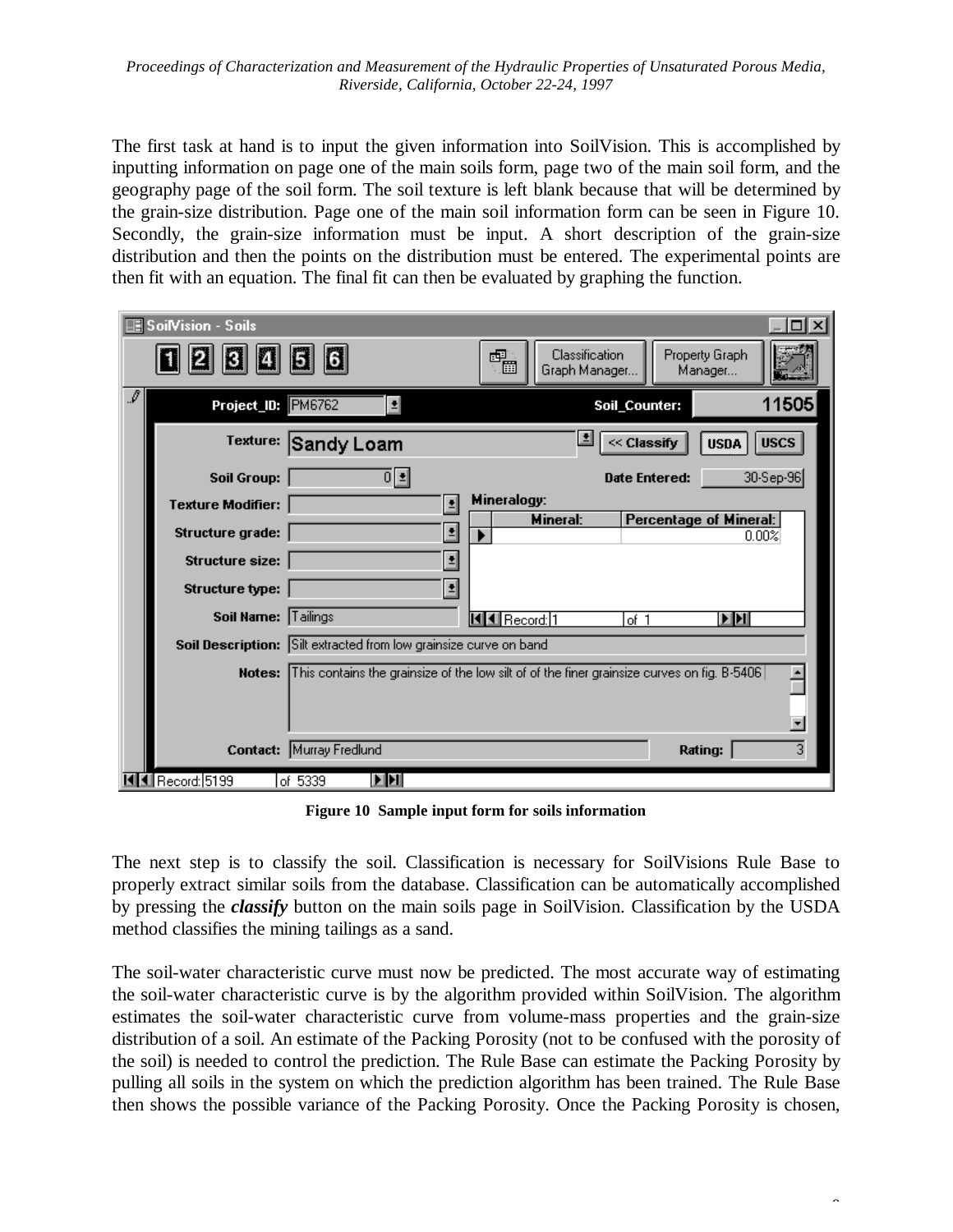the soil-water characteristic curve may be predicted. A packing porosity of 0.40 was chosen for the mine tailings and this packing porosity produced a soil-water characteristic curve as shown in Figure 11.

The predicted soil-water characteristic curve may be viewed by opening the drying soil-water characteristic curve form. The graph shows the predicted points on a graph of volumetric water content versus soil suction. It is now necessary to fit an equation through the series of predicted points. A fit can be accomplished by entering a description, selecting a fit equation, and initiating the fit algorithm. The fit and predicted soil-water characteristic curves may now be graphed. A graph of the predicted and fit soil-water characteristic curve can be seen in Figure 11. van Genuchten's equation was used to fit the predicted points of the soil-water characteristic curve. If some uncertainty exists regarding the prediction, the predicted results can be compared to experimental results in the database by querying the database and graphing groups of experimentally measured soil-water characteristic curves. The database contains over 600 soils with matching experimentally measured grain-sized distributions and soil-water characteristic curves.



**Figure 11 Estimated soil-water characteristic curve for mine tailings #11505**

It is now necessary to estimate the hydraulic conductivity of the tailings and the clay. The most variable parameter of a soil is its saturated hydraulic conductivity. SoilVision provides several ways of estimating this parameter because of this variation. Hazen's equation, the Kozeny-Carmen equation, and experimental values from the database are three ways that have been implemented in SoilVision to determine the saturated hydraulic conductivity of a soil. Saturated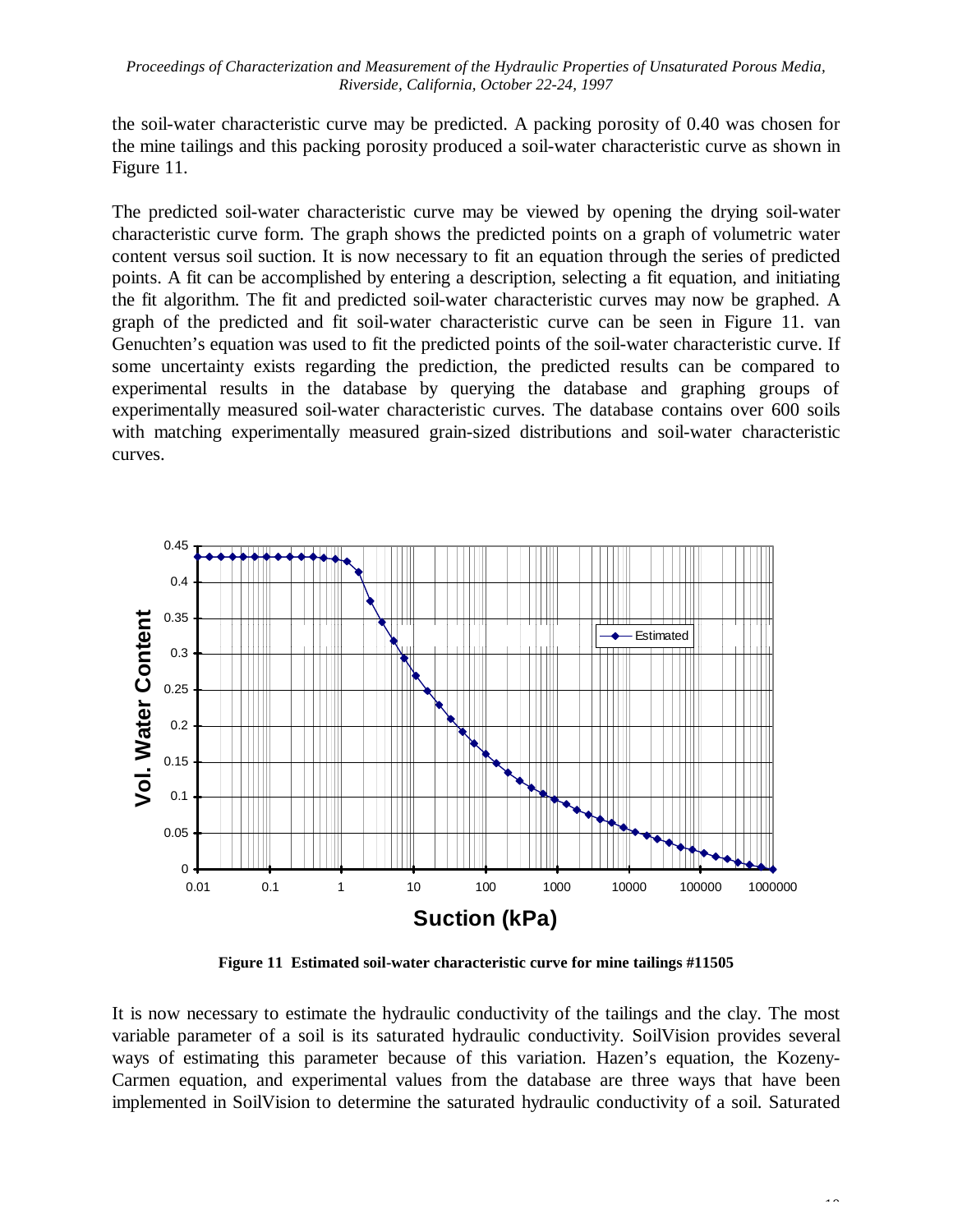values of hydraulic conductivity for the mine tailings and the underlying clay were experimentally tested. A saturated hydraulic conductivity of  $1.1 \times 10^{-5}$  m/s was used for the mine tailings and a value of 8 x  $10^{-9}$  m/s was used for the underlying clay. Once the saturated hydraulic conductivity is estimated,. the entire hydraulic conductivity curve can be estimated based on the soil-water characteristic curve and the saturated hydraulic conductivity. A graph of the final equation can then be viewed in Figure 12.



**Figure 12 Estimated hydraulic conductivity curve for the mine tailings #11505**

Analysis of the problem can now begin with the functions now provided by SoilVision. The soil property functions were input into the program SEEP/W (from Geo-Slope International) and both the steady state, and the transient state problem were solved. The steady state analysis showed the location of the water table under the heavy rainfall experienced in Papau, New Guinea and the transient analysis showed the saturation levels in the tailings in the event of a long drought. The solution for the steady state analysis can be seen in Figure 13 while the solution for the transient state analysis can be seen in Figure 14.

 $\sim$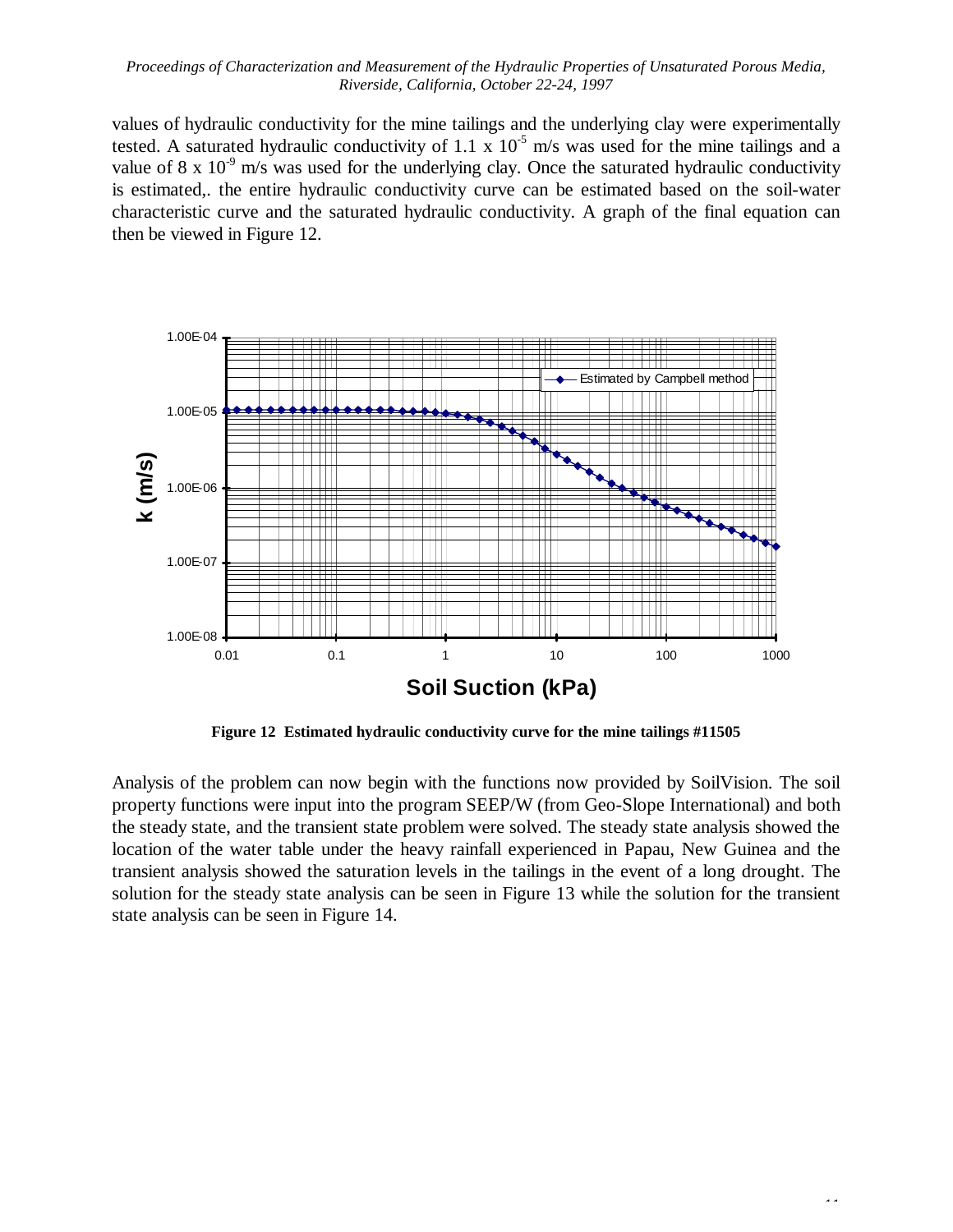*Proceedings of Characterization and Measurement of the Hydraulic Properties of Unsaturated Porous Media, Riverside, California, October 22-24, 1997*



**Figure 13 Results from SEEP/W of steady state analysis**



**Figure 14 Results from SEEP/W of transient state analysis showing the location of the water table over time**

# **Conclusions**

The soil-water characteristic curve (relationship between water content and suction) has become of great value in estimating unsaturated soil property functions. The characterization of seepage, for example, in terms of a hydraulic head gradient and a coefficient of permeability function appears to be generally accepted (Fredlund, 1995). The use of nonlinear soil property functions for analyzing unsaturated soils problems appears to be gaining general acceptance. The behavior of unsaturated soils (i.e., unsaturated soil property functions) are strongly related to the pore size geometry and the pore size distribution. The soil-water characteristic curve becomes a dominant relationship for understanding unsaturated soil behavior. The soil-water characteristic curve can be used to compute approximate soil property functions for unsaturated soils. Several approaches can be taken towards the determination of unsaturated soil property functions.

The advantages to this approach are numerous. Firstly, an estimate of the unsaturated behavior of a certain soil is quickly available. Unsaturated soil mechanics has often been avoided due to complexity. The SoilVision knowledge-based database system alleviates this complexity. Secondly, the cost of estimation of soil behavior is greatly reduced. Testing of unsaturated soil property functions can cost thousands of dollars. SoilVision provides estimates without the high cost of experimental testing. Thirdly, SoilVision makes the estimation of behavior of unsaturated soils easy so that inexperienced professionals can work in this difficult area.

An example application of this technology is the modeling of water seepage through mine tailings. A mine site in Papua, New Guinea is presented in this example. A eroded drainage ditch through mining tailings over a clay layer forms the problem. The information given is the volume-mass properties and grain-size distributions for both the mining tailings and the underlying clay layer.